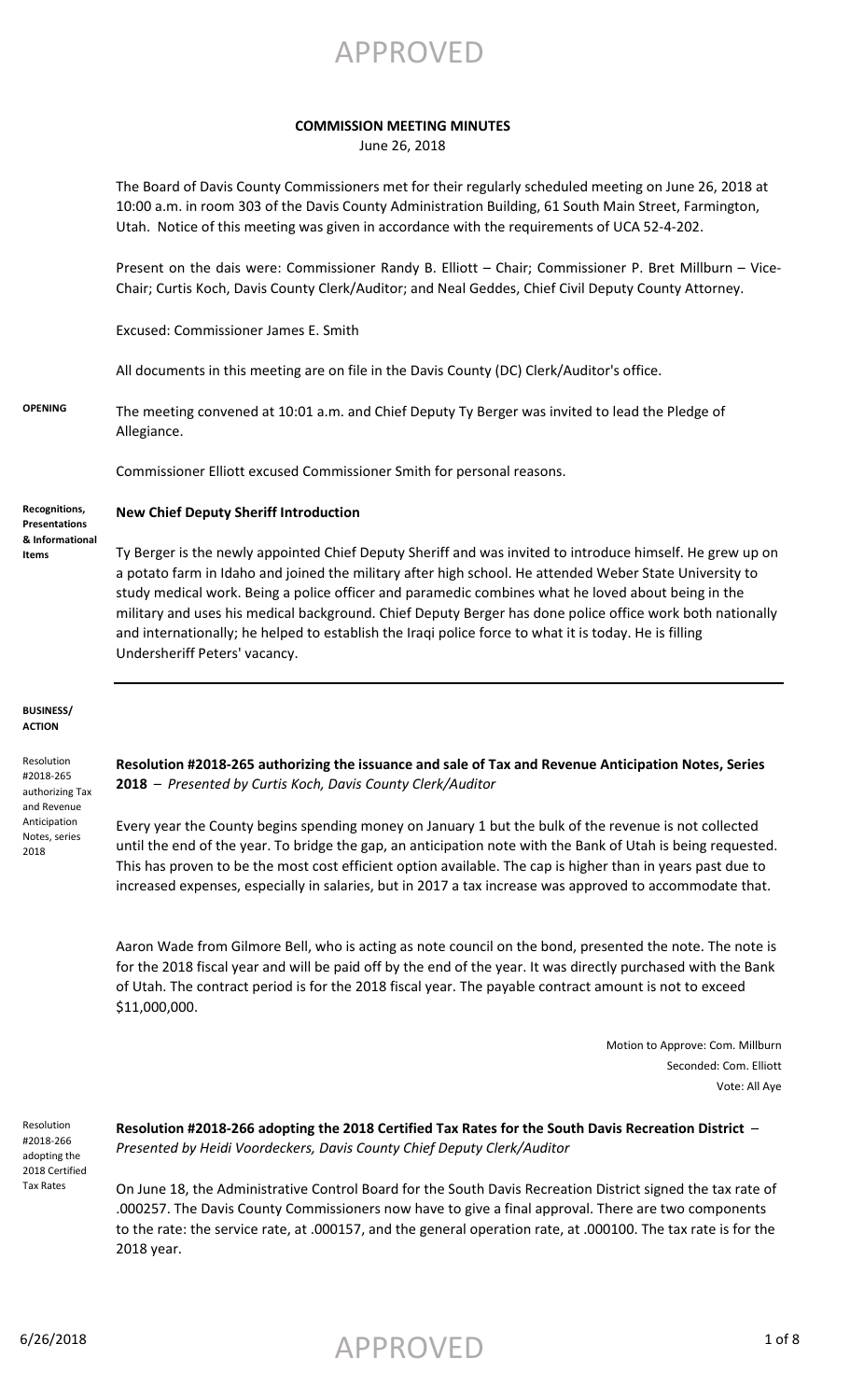Motion to Approve: Com. Millburn Seconded: Com. Elliott Vote: All Aye

Agreement #2018-267 with Cumulus Media Inc. for 2018 DC Fair radio advertising

**Agreement #2018-267 with Cumulus Media Inc. dba K-Bull 93 FM for the 2018 Davis County Fair radio advertisement highlighting the RMPRA Rodeo** – *Presented by Stephanie Davis, Davis County Event Coordinator* – *Legacy Events Center*

K-Bull 93 FM will be doing radio advertising for the Davis County Fair, especially highlighting the RMPRA Rodeo. The hope is they will be able to reach the rodeo's target audience. The contract period is from July 1, 2018 to Aug. 20, 2018. The payable contract amount is \$1,500.

> Motion to Approve: Com. Millburn Seconded: Com. Elliott Vote: All Aye

Agreement #2018-268 with Wasatch **Thunder** Athletics for a soccer tournament

**Agreement #2018-268 with Wasatch Thunder Athletics for rental space at Legacy Events Center for the Wasatch Soccer Classic tournament** – *Presented by Mike Moake, Davis County Marketing Coordinator – Legacy Events Center*

The Wasatch Thunder organizes the Memorial Soccer Tournament, which is a very large event and draws teams from all over the western U.S. The contract period is from May 5, 2019 to May 25, 2019. The receivable contract amount is \$2,545.

> Motion to Approve: Com. Millburn Seconded: Com. Elliott Vote: All Aye

Agreement #2018-269 with Utah Sports Commission to provide nonmonetary assistance

**Agreement #2018-269 with Utah Sports Commission to provide non-monetary assistance with Web.com Golf Tournament for use of Legacy Events Center parking lots for shuttles** – *Presented by Mike Moake, Davis County Marketing Coordinator – Legacy Events Center*

This contract for the Web.com golf tournament is to provide nonmonetary assistance. They will be using the parking lot to help shuttle people to the tournament. This tournament is part of the PGA circuit and is the second year it has been held here in Davis County. The participants also bring their families which increases the tourism revenue. The contract period is from June 22, 2018 to July 20, 2018. This contract is neither payable nor receivable.

> Motion to Approve: Com. Millburn Seconded: Com. Elliott Vote: All Aye

Summary List #2018-270 of low-dollar, lowrisk agreements at Legacy Events Center

**Summary List #2018-270 of low-dollar, low-risk agreements (16) for rental spaces at Legacy Events Center** – *Presented by Mike Moake, Davis County Marketing Coordinator – Legacy Events Center*

This summary list includes 16 low-dollar, low-risk events held at the Legacy Events Center. The contract period is from May 25, 2018 to Aug. 4, 2018. The receivable summary amount is \$1,375.

> Motion to Approve: Com. Millburn Seconded: Com. Elliott Vote: All Aye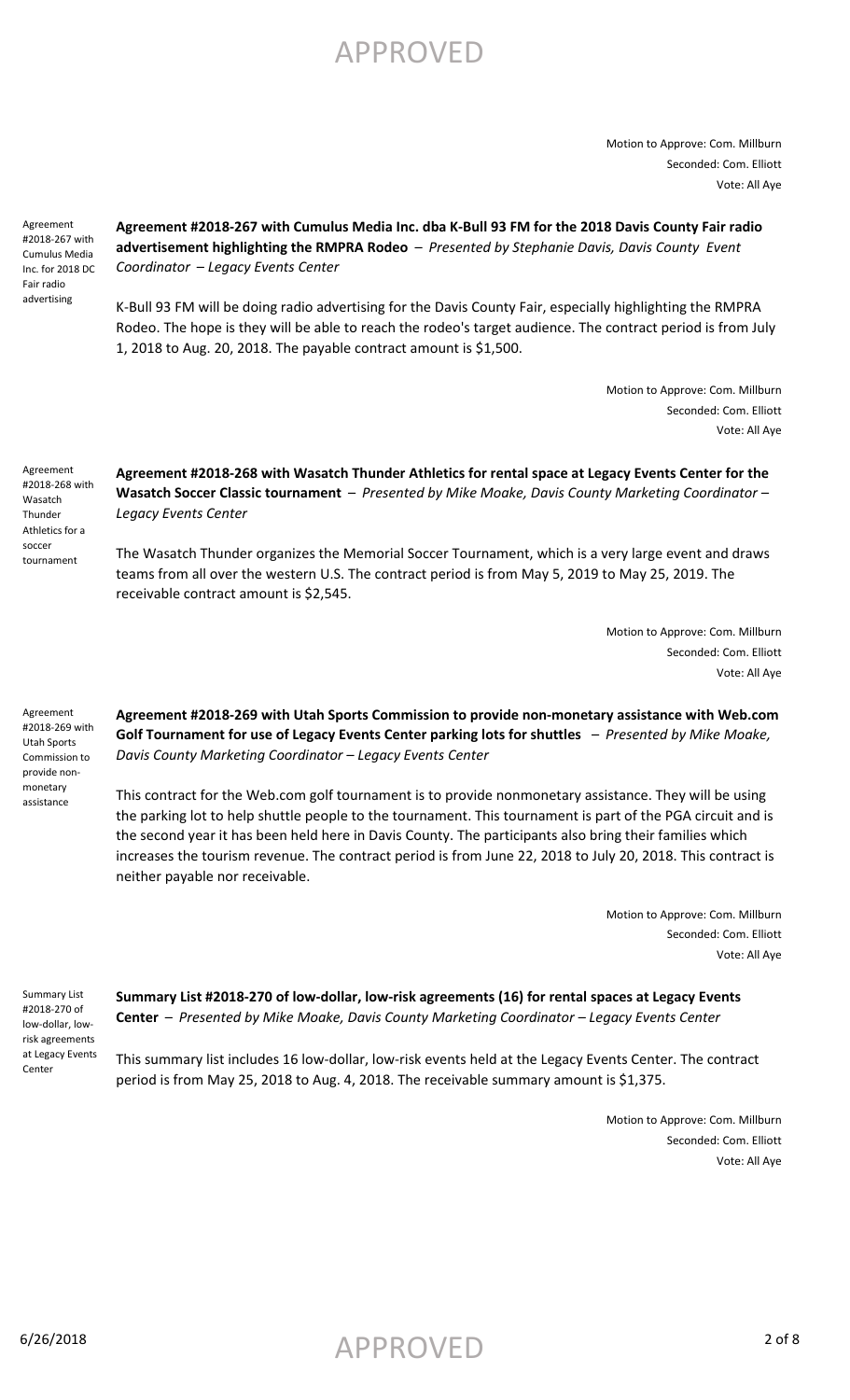APPROVED

Ratify Agreement #2018-271 with Hansen, Allen & Luce, Inc.

**Ratify Agreement #2018-271 with Hansen, Allen & Luce, Inc. to provide design and bid documents for a storm drain system at Stone Barton railroad culvert crossing in Centerville** – *Presented by Adam Wright, Davis County Public Works Director*

This contract has already been signed because of the current emergency situation; this will ratify the signed agreement. A culvert underneath a rail line is collapsing. In 2011, the pipe had an in-place liner installed by the Hansen company because of a potential rust issue. Now, the in-place liner has buckled. It is unclear at this time what has caused the buckle. If the host pipe is still stable, the liner might be replaceable, using the jack-and-bore method. Otherwise, the line would need to be filled and abandoned. This is a rush priority for all the companies involved; the goal is to begin construction and/or repair works within the next couple weeks. The contract period is from June 18, 2018 to Aug. 31, 2018. The payable contract amount is \$33,800.

It was noted that due to the nature of the situation, this has been handled outside of normal procedures. Typically, bids from multiple companies would have been procured but that was not feasible in this situation. The current engineering cost is being paid for out of an existing budget but, when the engineering is a done a budget opening will be presented to finish funding the project. See Attachment B.

> Motion to Approve: Com. Millburn Seconded: Com. Elliott Vote: All Aye

Amendment #2017-413-A with Rugby Utah Ventures, LLC

**Amendment #2017-413-A with Rugby Utah Ventures, LLC to extend the contract period for the study of potential re-use of property at Legacy Events Center** – *Presented by Mack McDonald, Davis County Facilities Director*

This is an extension of last year's exclusive negotiations contract to build a stadium at the Legacy Events Center. They are currently halfway through the three-step process and a time extension is needed to finish the process. There was a delay with getting the feasibility study underway, causing the timeline to shift. The contract period is from Oct. 10, 2017 to Dec. 17, 2018. This contract is neither payable nor receivable.

> Motion to Approve: Com. Millburn Seconded: Com. Elliott Vote: All Aye

Agreement #2018-272 with Utah New Vision Construction  $\overline{L}$ 

**Agreement #2018-272 with Utah New Vision Construction LLC commissioning the remodel and expansion of the Syracuse North West Branch Library** – *Presented by Mack McDonald, Davis County Facilities Director*

This contract is to commission the remodel and expansion of the Syracuse library. In the past, buildings were made to be LEED certified or high efficiency certified after the building was built. This contract is to bring the commissioning agent in before the construction begins to make the building as energy efficient as possible. The company will review the plans to make sure the library is tightly sealed and will continue to monitor the process during construction and during the initial setup of the systems on behalf of the County. Doing this now will help to keep building heating/cooling costs low in the long-run. The contract period is from June 19, 2018 to Dec. 31, 2020. The payable contract amount is \$36,100.

> Motion to Approve: Com. Millburn Seconded: Com. Elliott Vote: All Aye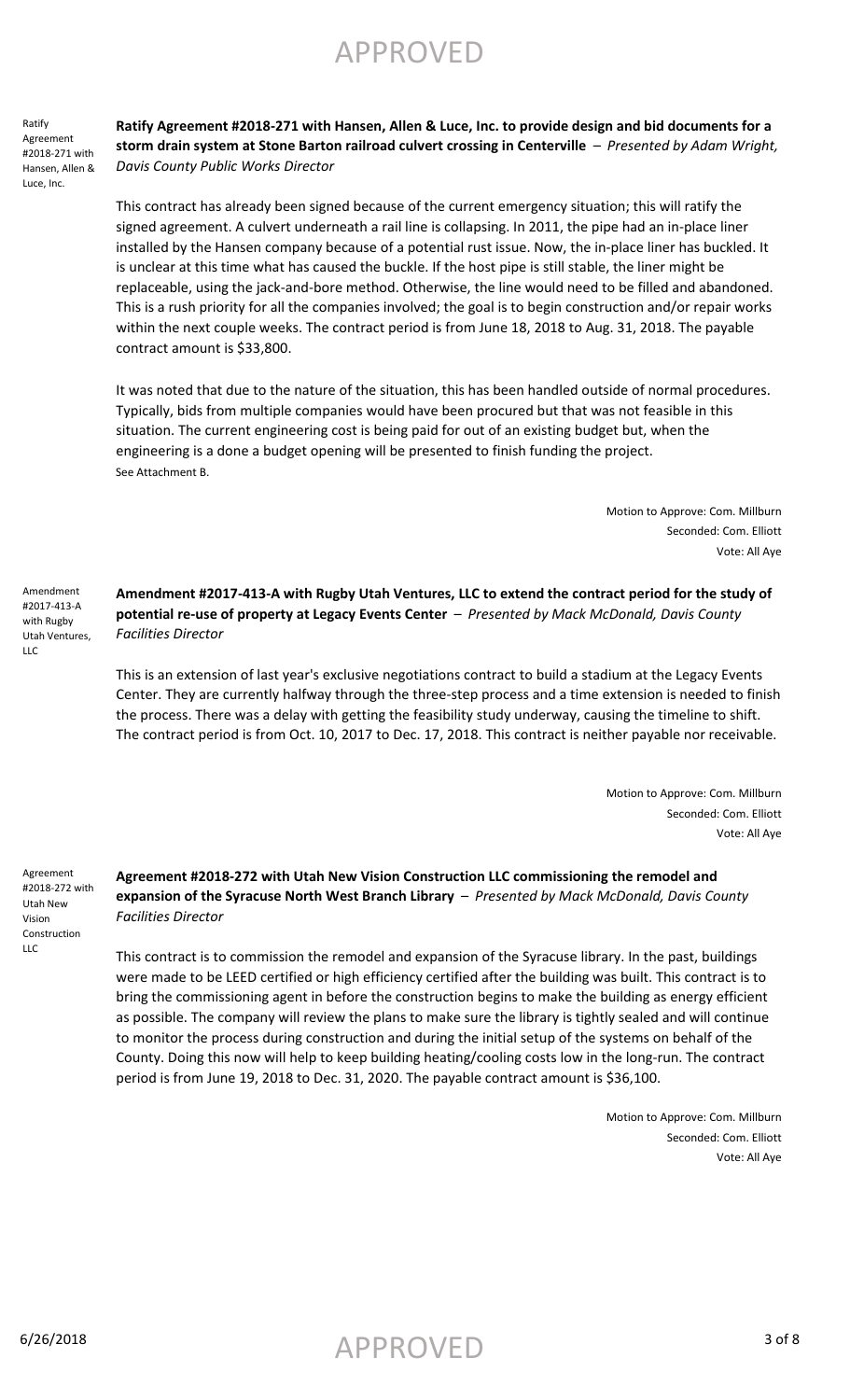Agreement #2018-273 with David L. Jensen & Associates Engineering Inc. **Agreement #2018-273 with David L. Jensen & Associates Engineering Inc. to provide Davis County facility mechanical condition assessments** – *Presented by Mack McDonald, Davis County Facilities Director*

This is to provide a mechanical condition assessment of all County buildings, except the Sheriff campus. This assessment is used to gauge the life expectancy of the equipment, plan the budget and identify where upgrades are needed. The last assessment was done in 2009; part of the proposed assessment will include a comparative analysis against the 2009 data. The contract period is June 5, 2018 to Aug. 31, 2018. The payable contract amount is \$51,460.

> Motion to Approve: Com. Millburn Seconded: Com. Elliott Vote: All Aye

Resolution #2018-274 approving an amendment to interlocal cooperation agreement with West Bountiful City for animal services

**Resolution #2018-274 approving an amendment to the interlocal cooperation agreement between Davis County and West Bountiful City for animal control services** – *Presented by Rhett Nicks, Davis County Animal Care and Control Director*

This resolution is to approve the amendment to Davis County's animal control service agreement with West Bountiful City. This is the last city to update their service agreement for 2018. See contract 2016-256- B for the contract period and receivable amount.

> Motion to Approve: Com. Millburn Seconded: Com. Elliott Vote: All Aye

Amendment #2016-256-B to interlocal cooperation agreement with West Bountiful City for animal control services

**Amendment #2016-256-B to interlocal cooperation agreement between Davis County and West Bountiful City for animal control services** – *Presented by Rhett Nicks, Davis County Animal Care and Control Director*

This is the amendment to the interlocal agreement for animal services between Davis County and West Bountiful City. The contract period is from Jan. 1, 2018 to Dec. 31, 2018. The receivable contract amount is \$13,149.97.

> Motion to Approve: Com. Millburn Seconded: Com. Elliott Vote: All Aye

Ratify Grant Application #2018-275 with Utah Office of Tourism

**Ratify Grant Application #2018-275 with Utah Office of Tourism for cooperative marketing funding to promote the 2018-2019 Ski Campaign** – *Presented by Randy Cook, Davis County Community & Economic Development Tourism and Events Manager*

This is to ratify a grant application with the Utah Office of Tourism. The application was due last week but was missing the County signatures. Even though Davis County does not have a ski resort, Davis County will be marketed as a base camp for the on and off-slope activities such as hotels, restaurants, entertainment, etc. The grant will not be awarded until August if the County is selected. The contract period is from Oct. 1, 2018 to April 1, 2019. The payable contract amount is \$30,000.

> Motion to Approve: Com. Millburn Seconded: Com. Elliott Vote: All Aye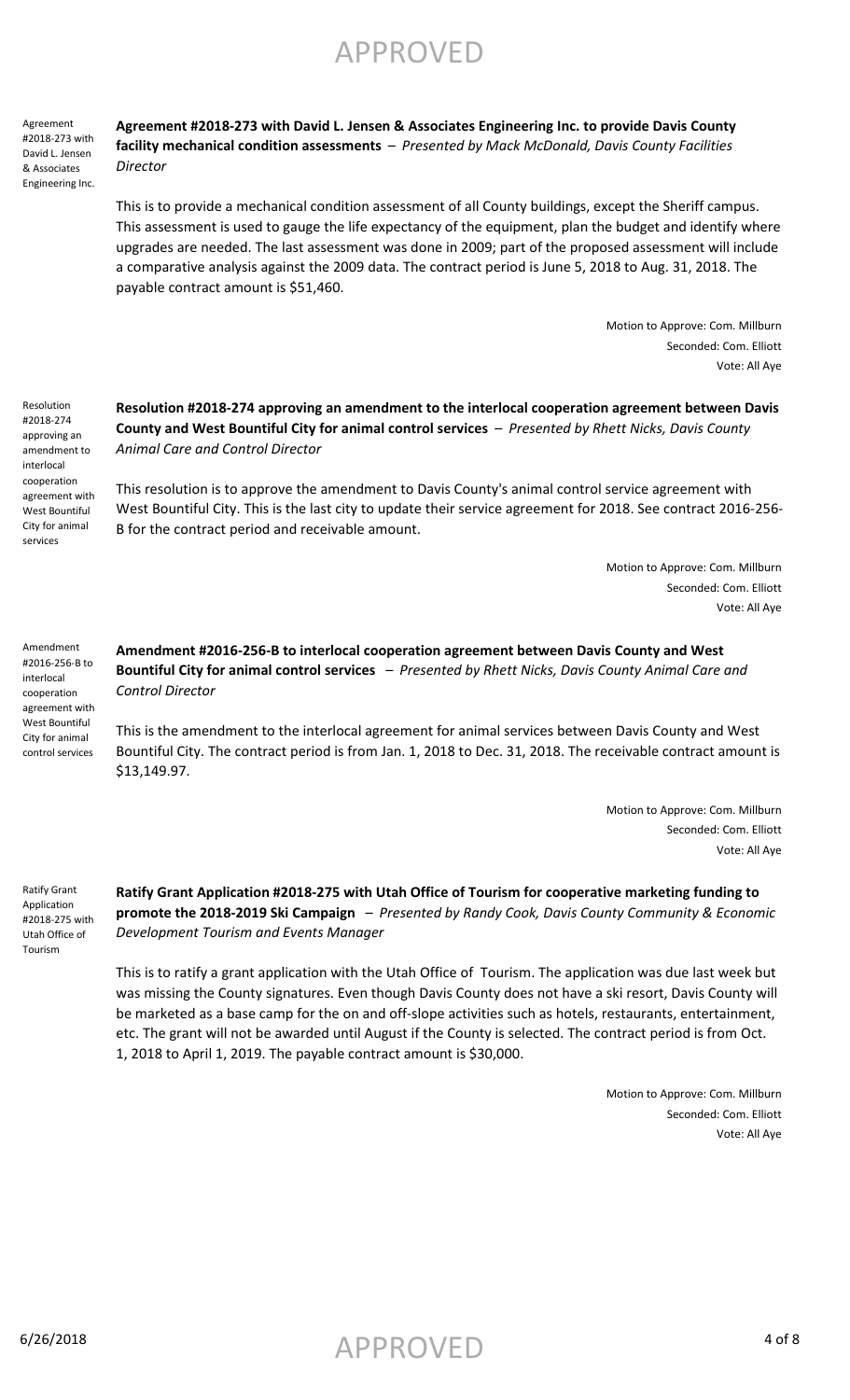Ratify Grant Application #2018-253-A with Wasatch Front Regional Council

**Ratify Grant Application #2018-253-A with Wasatch Front Regional Council for transportation and land use connection for South Davis Bus Rapid Transit (BRT) Corridor** – *Presented by Barry Burton, Davis County Community & Economic Development Director*

The application for this grant was submitted two years ago. However, after a recent review, it was discovered that it was never brought before Commission. The grant is for the transportation and land use connection for the bus rapid transit corridor planning in Bountiful City. The grant has been awarded and was approved by Commission on June 19, 2018. This action is simply to correct a paperwork oversight by approving the application. The contract period is from Jan. 14, 2016 to July 1, 2019. The payable contract amount is \$5,000.

> Motion to Approve: Com. Millburn Seconded: Com. Elliott Vote: All Aye

Agreement #2018-276 with Utah Dept. of Environmental **Quality** 

**Agreement #2018-276 with Utah Department of Environmental Quality for general environmental services, air quality, water quality and waste management activities funding** – *Presented by Brian Hatch, Davis County Health Director*

These funds come from state and federal monies. This funding goes to the drinking water, waste water and other environmental quality programs. The contract period is from July 1, 2018 to June 30, 2019. The receivable contract amount is \$124,623.

> Motion to Approve: Com. Millburn Seconded: Com. Elliott Vote: All Aye

Amendment #2015-445-D with Utah Department of Health

**Amendment #2015-445-D with Utah Department of Health to update work plan activities for FY2019 and adjust funding for the tobacco contract** – *Presented by Brian Hatch, Davis County Health Director*

This is the tobacco contract with the Utah Department of Health. These funds are used for tobacco control, compliance checks, education outreach, cessation, etc. The contract period is from July 1, 2018 to June 30, 2019. The receivable contract amount is \$231,508.

> Motion to Approve: Com. Millburn Seconded: Com. Elliott Vote: All Aye

Agreement #2018-277 with James B. Ivie to be a BOE hearing official

**Agreement #2018-277 with James B. Ivie to serve as a Board of Equalization Hearing Officer** – *Presented by Neal Geddes, Davis County Chief Deputy Civil Attorney*

This contract is to have James Ivie serve as a the resdientail property tax hearing officer for the Board of Equalization (BOE) to hear the appeals and to provide recommendations to the BOE. He has served as a hearing officer for several years. The contract amount is different between the two hearing officers, see Contract #2018-278, because one does only commercial hearings and the other does only residential hearings. The contract period is June 14, 2018 to Feb. 28, 2019. The payable hourly contract amount is \$45.

> Motion to Approve: Com. Millburn Seconded: Com. Elliott Vote: All Aye

Agreement #2018-278 with Randy Kelly to be a BOE hearing official

**Agreement #2018-278 with Randy Kelly to serve as a Board of Equalization Hearing Officer** – *Presented by Neal Geddes, Davis County Chief Deputy Civil Attorney*

This contract is to have Randy Kelly serve as the commercial property tax hearing official for the BOE. The contract period is June 15, 2018 to Feb. 28, 2019. The payable hourly contract amount is \$60.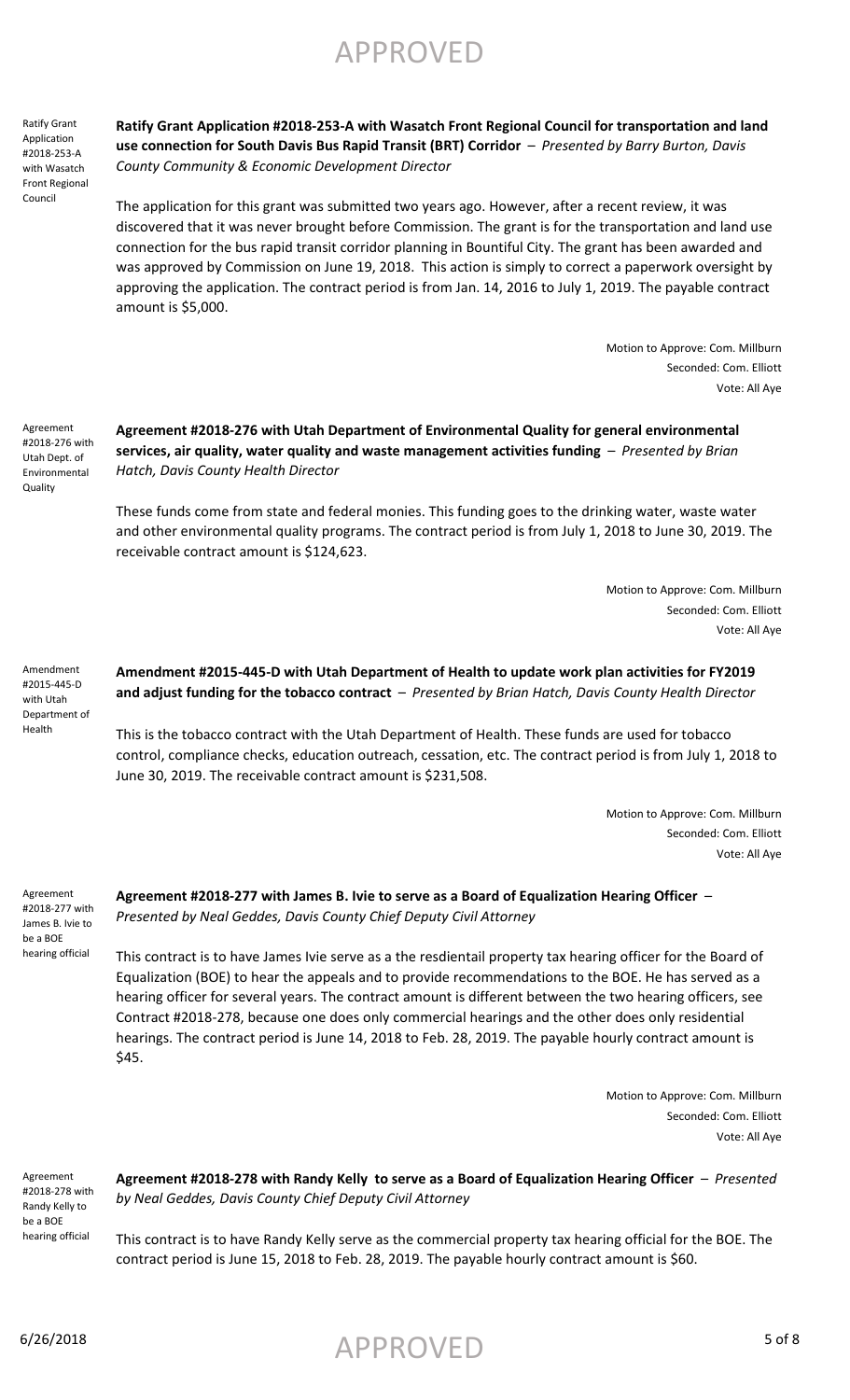Motion to Approve: Com. Millburn Seconded: Com. Elliott Vote: All Aye

Commissioner Millburn moved to recess to Board of Equalization. Commissioner Elliott seconded the motion. All voted aye.

#### **BOARD OF EQUALIZATION**

Property Tax Register Property Tax Register matters were presented by Curtis Koch, Davis County Clerk/Auditor as follows:

> Auditor Adjustments: tax exempt request from the Nature Conservancy, with a recommendation that the exemption status not be granted; Weber Pathways with various requests, with a recommendation that the exemption status be granted

3 veteran tax exemption abatements for 2017

Assessor adjustments for various penalty waiver requests and for assessor initiated corrections

Motion to Approve: Com. Millburn Seconded: Com. Elliott Vote: All Aye

Commissioner Millburn moved to reconvene Commission meeting. Commissioner Elliott seconded the motion. All voted aye.

#### **CONSENT ITEMS**

**Check Registers** Check Registers were approved. Check Registers

> Motion to Approve: Com. Millburn Seconded: Com. Elliott Vote: All Aye

**Meeting Minutes** Meeting minutes for June 12, 2018 were approved. Commission Meeting Minutes

> Motion to Approve: Com. Millburn Seconded: Com. Elliott Vote: All Aye

#### **COMMISSION COMMENTS**

Com. Millburn Commissioner Millburn had the chance to travel to Washington D.C. last week, along with Commissioner Elliott, other Utah commissioners and legislators, to discuss issues that are important to Utah. It also gave them the opportunity to ask key department administrators direct questions of what is being done and to voice concerns. Towards the end of the meeting, Vice President Pence met and spent time with the delegation. Commissioner Millburn commented that it was a fascinating experience. This is the first type of invitation that Commissioner Millburn has ever received from the Presidential administration for the "boots on the ground" to come and discuss matters and to help fully understand the challenges communities are facing. After the meeting, they had a chance to tour the White House campus. Lastly, Commissioner Millburn wished good luck to those in the audience who are in the primary election.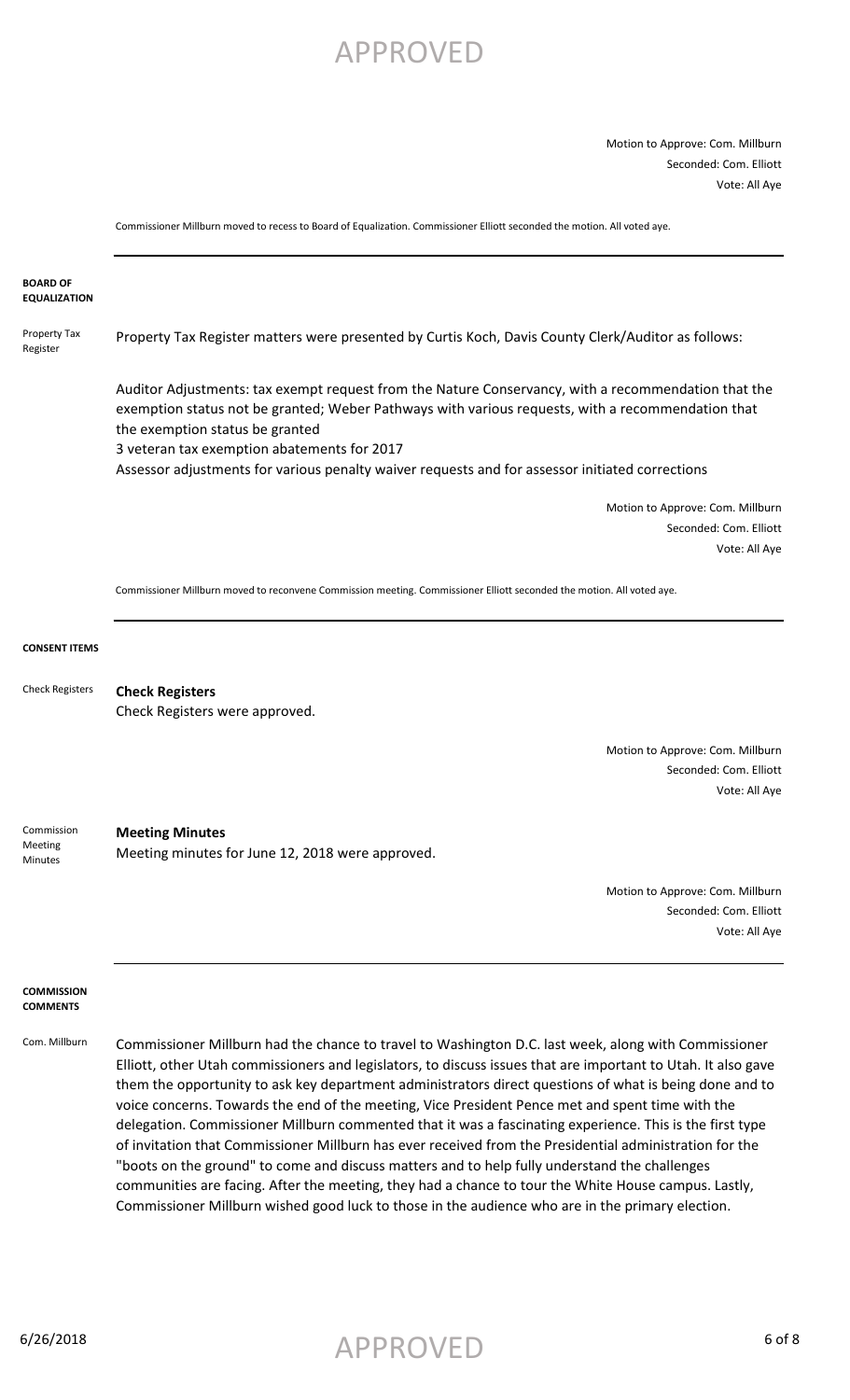Com. Elliott Commissioner Elliott also enjoyed having the chance to go to D.C. All three of Utah's Senators were present. He was impressed with Vice President Pence and how he was not afraid to encourage the delegates to pray because of the current turbulent times. Vice President Pence was also very respectful for and appreciative of the "boots on the ground" and the work they do locally. He also said the federal government is aware of the opioid crisis and is working to do what they can to help. Sadly, there is a backlog in D.C. that is slowing things down. Commissioner Elliott also commented on the air show that happened this past weekend. It was said to be a great tourist event and a chance for the community to come together and support Hill Air Force Base. The base is continually in the backs of everyone's mind. He is appreciative of the support the community gives the base and its soldiers.

Commissioner Elliott invited other comments from the dais.

Curtis Koch, Clerk/Auditor Curtis encouraged everyone who has not voted yet to do so. He noted in 2016 there was a 30.17% voter turnout and, as of this morning, about 35% of potential voters have mailed in their ballots. This year also saw the launch of new election equipment. So far he is pleased with the equipment. He is also very appreciative of the staff involved, who will be recognized at a later date, and all the work they have done in-processing 750,000 petition signatures prior to the ballots being sent and in getting the new election equipment ready. A lot of work went into making the elections a safe and smooth process.

#### **PUBLIC COMMENTS**

Rhonda Perks Rhonda works for and is representing Congressman Chris Stewart. It has been a while since she has been here so she feels like she has missed a lot. Many things have been going on in Congressman Stewart's office as well. Yesterday their office received news that the Advancing Conservation and Education (ACE) Act passed in the full House. This act will free up little pockets of trust land that are tied to places like national parks or national conservation lands, prohibiting them from providing any revenue. This act was sponsored by Congressman Stewart and Congressman Jared Polis from Colorado. Many Western states face this same issue and this act will allow them to trade the trust land with other public lands that can generate revenue. It now has to go before the Senate and Rhonda will not guess as to how that will turn out; it was a huge victory to pass in the House.

> She also discussed the \$140 million dollars, awarded over the course of 5 years, to the University of Utah, Milford and Beaver County for geothermal research. They have been working on it for a while and a site in Beaver County was selected after a three year competitive process looking at many sites for the study. She then read the following statement from Congressman Stewart:

"I am thrilled for the University and Beaver County. This initiative highlights our world renowned scientists and the groundbreaking research and development at the University of Utah. We've been producing geothermal energy for a hundred years but until now, production has been limited to sites with near perfect conditions. The University's research revolutionizes production meaning that clean, reliable energy could be produced in thousands of locations. This will truly transform the energy industry."

She also briefly mentioned that the Suicide Hotline Bill, which will create a three digit number for the suicide and mental health hotline, passed in the committee and will now move to the floor for a vote. She also thanked Commissioner Elliott for inviting her to the discussion about the Bountiful foothills [specifically about the Bountiful B area]. They love being invited to things of that nature so they can be aware of issues and help where they can. Lastly, Congressman Stewart attended the air show and greatly enjoyed it and is very appreciative of all the work that went into it. Congressman Stewart has been able to attend multiple events in Davis County recently and always considers it home.